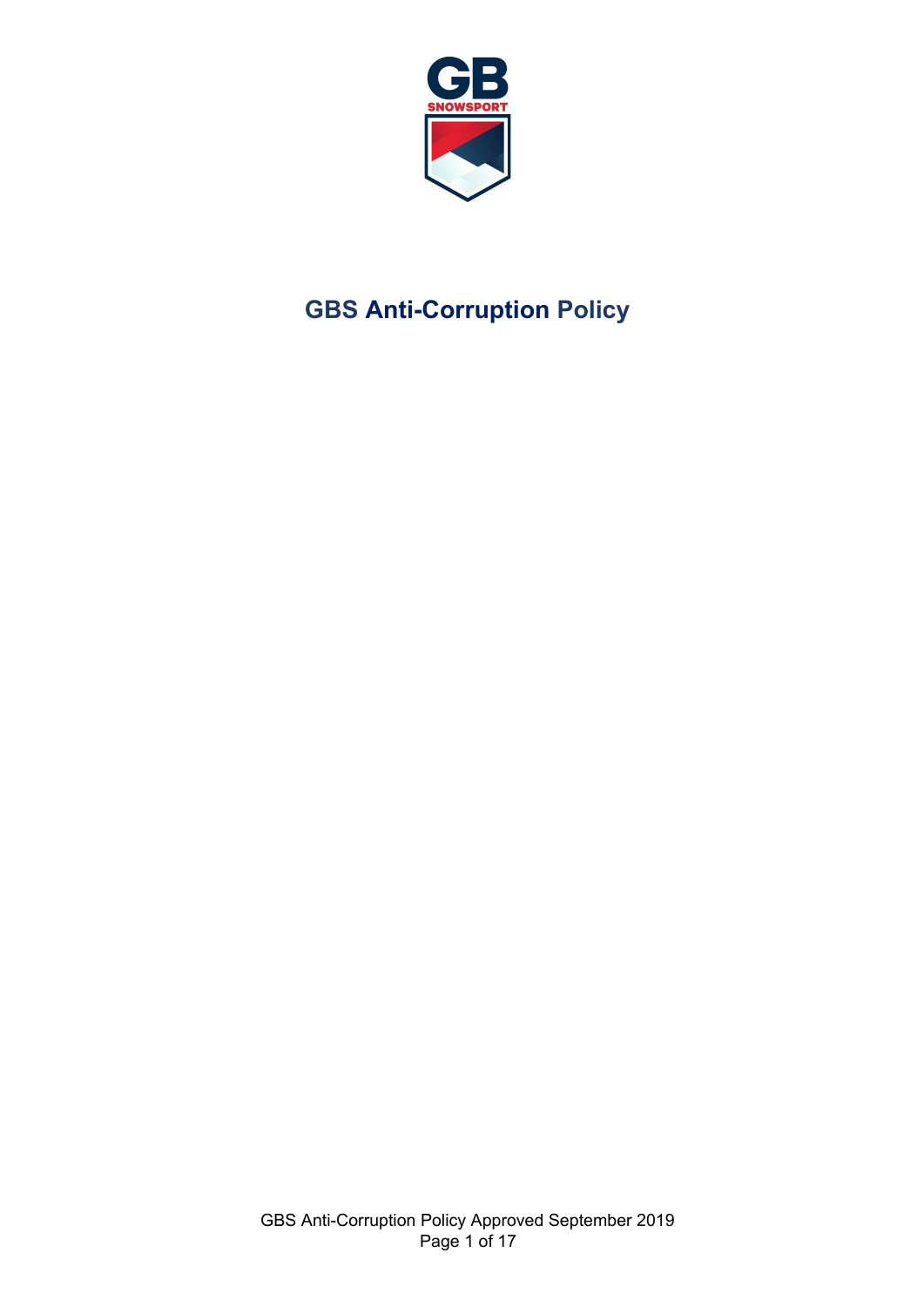# **Contents**

| <b>Definitions</b>                       | $\mathbf{3}$     |
|------------------------------------------|------------------|
| <b>Introduction</b>                      | $6\phantom{a}$   |
| <b>Aims</b>                              | $6\phantom{1}$   |
| Scope                                    | $6\phantom{1}$   |
| <b>Bribery</b>                           | $\overline{7}$   |
| <b>Match Fixing</b>                      | $\boldsymbol{9}$ |
| <b>Fraud</b>                             | 10               |
| <b>Gambling</b>                          | 10               |
| <b>Inside Information</b>                | 11               |
| <b>Indicative Behaviours</b>             | 11               |
| Payments                                 | 11               |
| <b>Process</b>                           | 12               |
| Individuals                              | 12               |
| <b>Decisions</b>                         | 12               |
| <b>Records</b>                           | 13               |
| <b>Records and Note Keeping</b>          | 13               |
| <b>Exceptional Circumstances</b>         | 13               |
| <b>Personal Safety and Liberty</b>       | 13               |
| <b>Reporting a Breach</b>                | 14               |
| <b>Appendix A: Gifts and Hospitality</b> | 15               |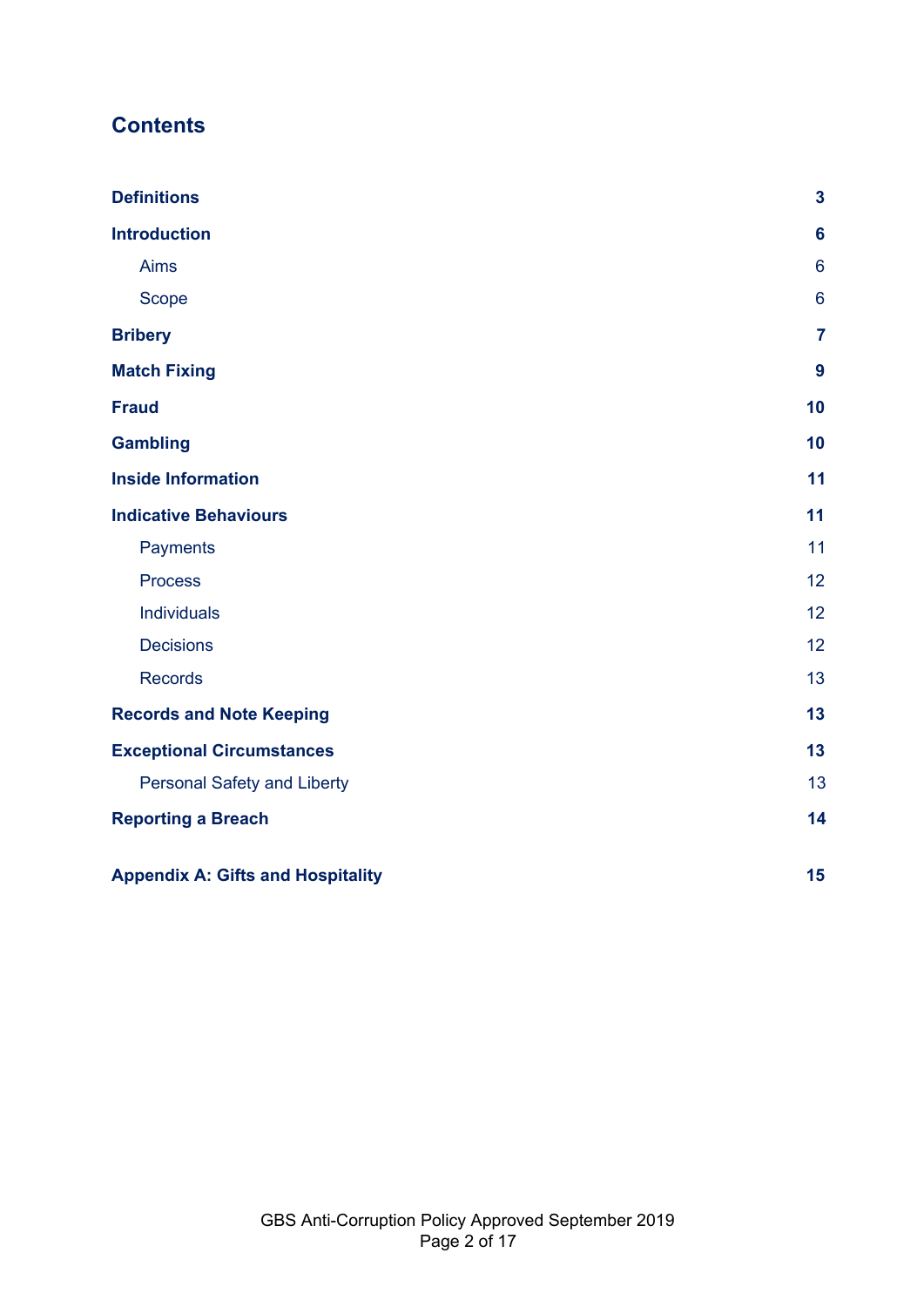# <span id="page-2-0"></span>**Definitions**

| "Benefit"     | means any benefit gained from a Bribe and<br>includes money, goods, rights in action,<br>property, preferment, privilege, emolument,<br>objects of value, advantage, or merely a<br>promise to induce or influence the action,<br>vote, or influence of a person in an official or<br>public capacity;                                                                       |
|---------------|------------------------------------------------------------------------------------------------------------------------------------------------------------------------------------------------------------------------------------------------------------------------------------------------------------------------------------------------------------------------------|
| "Bet"         | means a wager of money or any other form<br>of financial speculation, whether legal or<br>illegal;                                                                                                                                                                                                                                                                           |
| "Betting"     | means making, accepting, or laying a Bet<br>and shall include, without limitation, activities<br>commonly referred to as sports betting such<br>as fixed and running odds, totalisator/tote<br>games, live betting, betting exchange,<br>spread betting, peer to peer betting, and<br>other games offered by legal sports betting<br>operators or illegal betting operators; |
| "Bribery"     | means giving or receiving a financial or other<br>advantage in connection with the "improper<br>performance" of a position of trust, or a<br>function that is expected to be performed<br>impartially or in good faith;                                                                                                                                                      |
| "Competition" | means an Event or series of Events<br>conducted over one or more days, including<br>a National or International Competition;                                                                                                                                                                                                                                                 |
| "Corruption"  | means any dishonest or fraudulent conduct;                                                                                                                                                                                                                                                                                                                                   |
| "Event"       | means a single, race, match or contest;                                                                                                                                                                                                                                                                                                                                      |
| "Expense"     | means the cost incurred in or required for<br>something while carrying out duties on<br>behalf of GBS;                                                                                                                                                                                                                                                                       |
| "Fraud"       | means wrongful or criminal deception<br>intended to result in financial or personal<br>gain;                                                                                                                                                                                                                                                                                 |
| "GBS"         | means GB Snowsport Ltd.;                                                                                                                                                                                                                                                                                                                                                     |
| "GBS Athlete" | means an athlete who is part of a GBS<br>Team/GBS Squad;                                                                                                                                                                                                                                                                                                                     |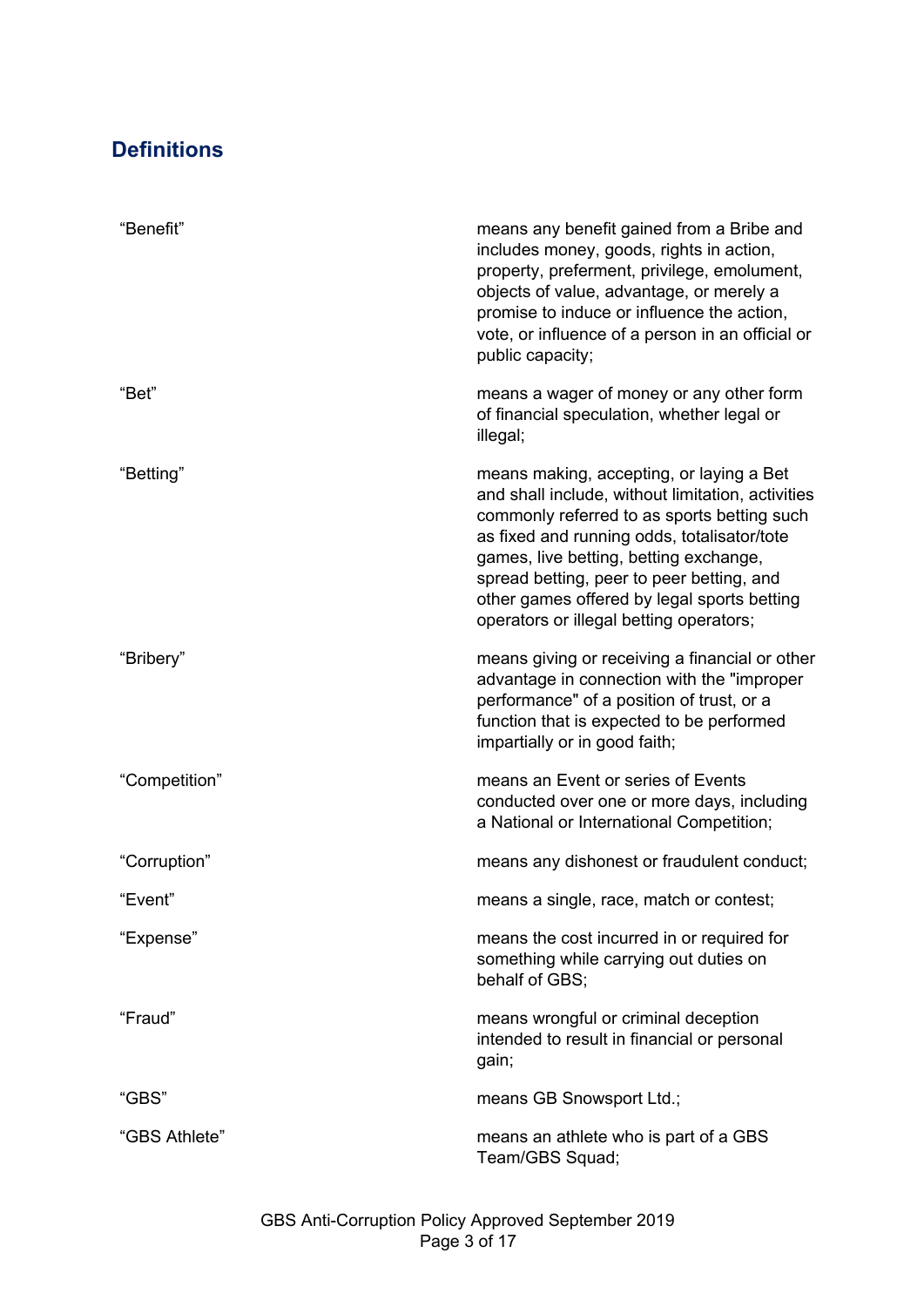| "GBS CEO"            | means the Chief Executive of GBS;                                                                                                                                                                                                                                                                                                                                                                                                                                                                                                                                                                                                                                           |
|----------------------|-----------------------------------------------------------------------------------------------------------------------------------------------------------------------------------------------------------------------------------------------------------------------------------------------------------------------------------------------------------------------------------------------------------------------------------------------------------------------------------------------------------------------------------------------------------------------------------------------------------------------------------------------------------------------------|
| "GBS Finance Team"   | means the small group of individuals within<br>GBS HQ, responsible for the running of<br>GBS' day to day finance;                                                                                                                                                                                                                                                                                                                                                                                                                                                                                                                                                           |
| "GBS Staff"          | means staff who are employed by, or acting<br>as a consultant to, GBS;                                                                                                                                                                                                                                                                                                                                                                                                                                                                                                                                                                                                      |
| "GBS Volunteer"      | means volunteers who work for GBS without<br>pay;                                                                                                                                                                                                                                                                                                                                                                                                                                                                                                                                                                                                                           |
| "GBS Website"        | means the official GBS website;<br>https://www.gbsnowsport.com/;                                                                                                                                                                                                                                                                                                                                                                                                                                                                                                                                                                                                            |
| "Inside Information" | means any information relating to any<br>Competition or Event that any GBS Staff,<br>GBS Athlete, GBS Volunteer, or Third Party<br>possesses by virtue of their position within<br>snowsport. Such information includes, but is<br>not limited to, factual information regarding<br>the competitors, the conditions, tactical<br>considerations or any other aspect of the<br>Competition or Event, but does not include<br>such information that is already published or<br>a matter of public record, readily acquired by<br>an interested member of the public or<br>disclosed according to the rules and<br>regulations governing the relevant<br>Competition or Event; |
| "Line Manager"       | means the person with managerial<br>responsibility over any individual subject to<br>the Policy;                                                                                                                                                                                                                                                                                                                                                                                                                                                                                                                                                                            |
| "Match Fixing"       | means any conduct aimed to improperly alter<br>the result or the course of an Event or<br>Competition in order to remove all or part of<br>the unpredictable nature of the Event or<br>Competition with a view to obtaining an<br>undue advantage for oneself or for others;                                                                                                                                                                                                                                                                                                                                                                                                |
| "Third Party"        | means any individual or organisation and<br>includes actual and potential clients,<br>suppliers, distributors, business contacts,<br>agents, advisors, and government and public<br>bodies, including their advisors,<br>representatives and officials, politicians and<br>political parties;                                                                                                                                                                                                                                                                                                                                                                               |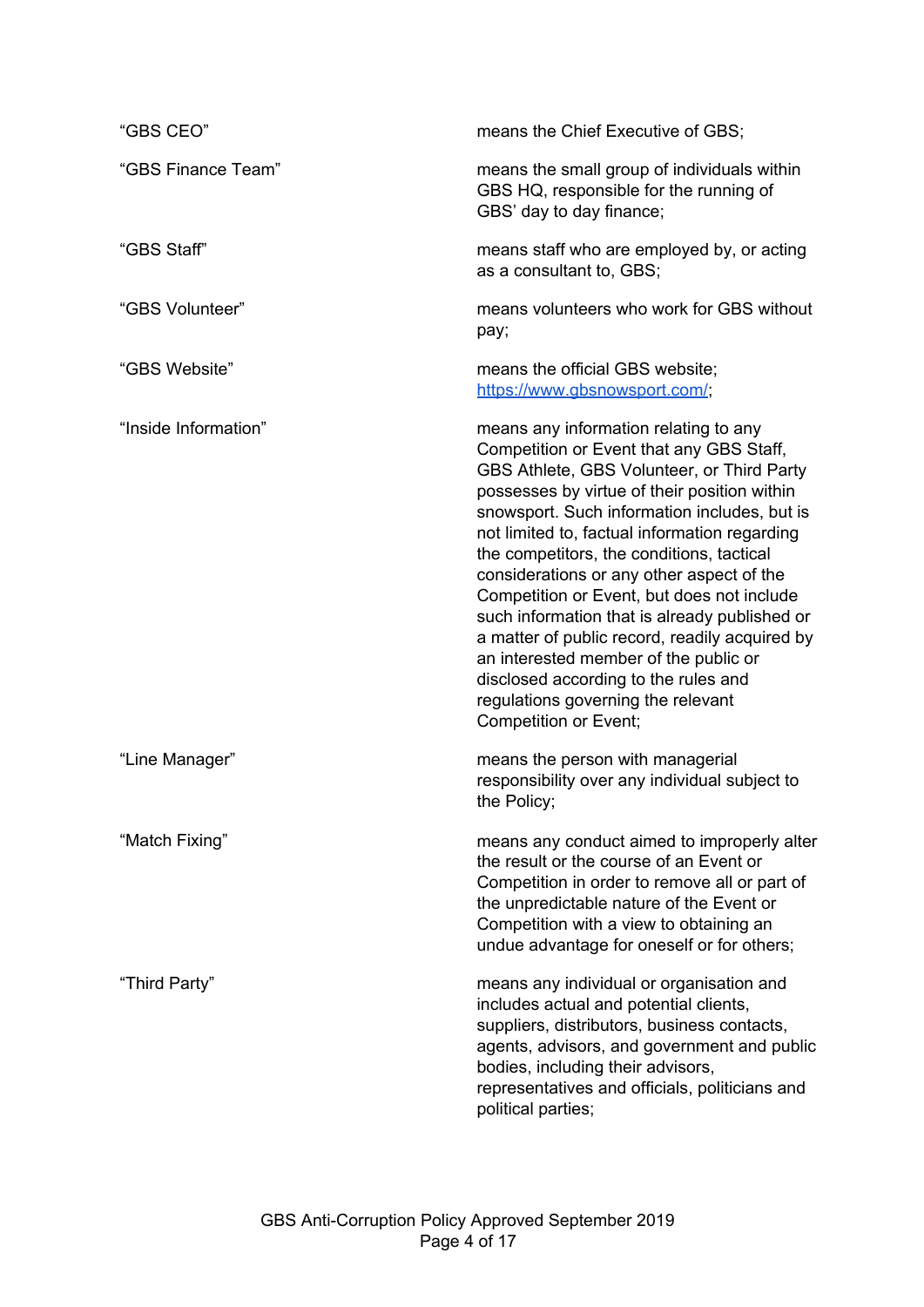"Whistleblower" means anyone who makes a disclosure concerning information or activity within and/or pertaining to GBS. The information or activity being disclosed may be illegal, unethical, or not correct.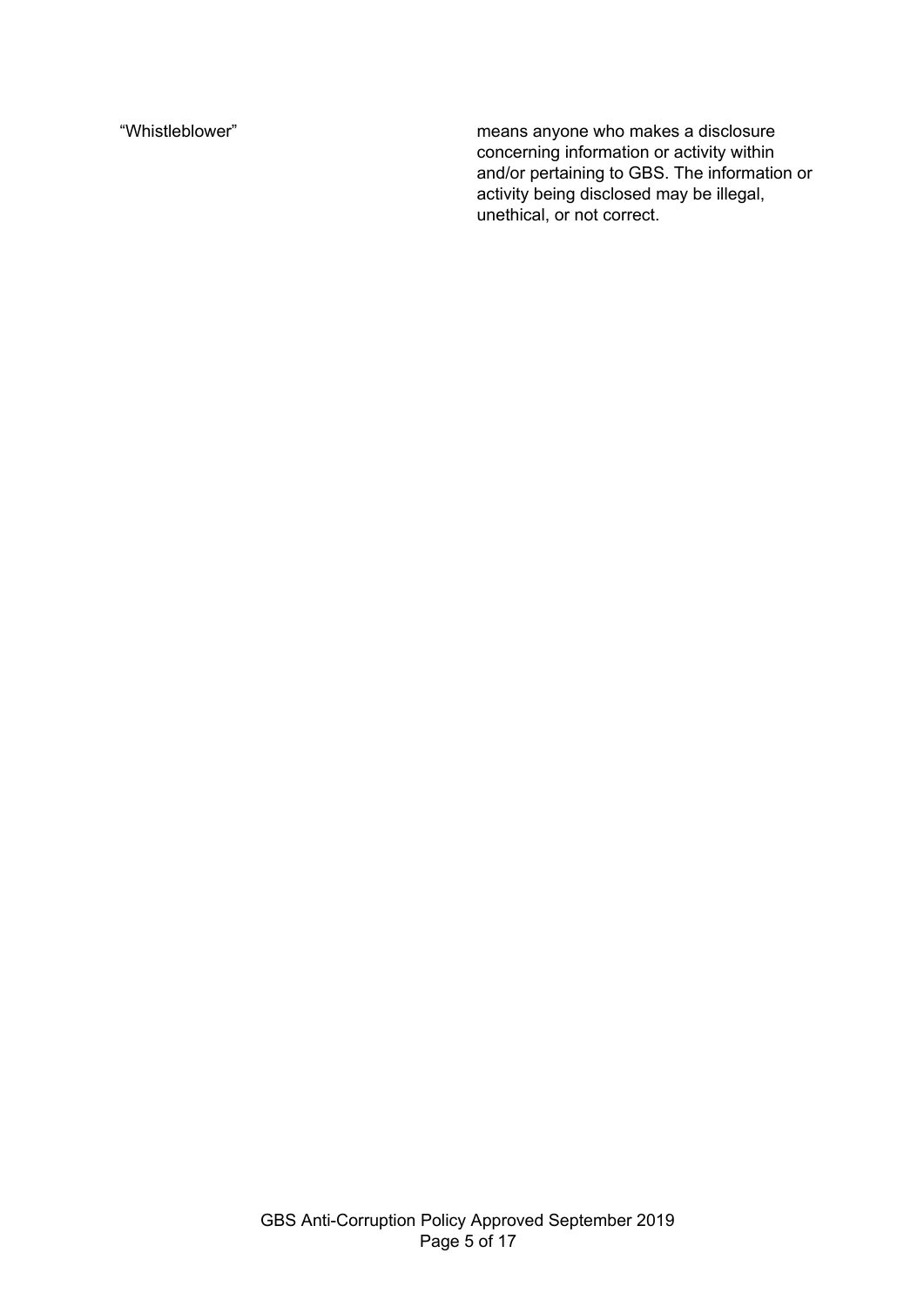### <span id="page-5-0"></span>**1. Introduction**

- 1.1. This document contains the GB Snowsport (GBS) Anti-Corruption Policy (the "Policy"). The Policy sets out GBS' stance against corrupt conduct, including Bribery, Fraud, Match Fixing, and Betting. The Policy also contains steps all GBS Staff, GBS Athletes, GBS Volunteers, and Third Parties should follow to avoid such conduct, in compliance with the requirements of GBS and any relevant legislation.
- 1.2. GBS will not be a party to Corruption in any form and maintain a zero-tolerance approach to any corrupt conduct by GBS Staff, GBS Athletes, GBS Volunteers, and Third Parties.
- 1.3. Corruption is a risk not only to GBS' business, but it is also a risk to any Event or Competition to which GBS is involved.
- 1.4. Being approached with a proposition to be a party to corrupt acts surrounding Events and Competitions is not just the concern of GBS Athletes. These approaches may also be made to others involved with the Event or Competition, such as GBS Staff or GBS Volunteers.

#### **Aims**

- <span id="page-5-1"></span>1.5. To preserve and protect the integrity and future of GBS and snowsport.
- 1.6. To provide information and guidance to all GBS Staff, GBS Athletes, GBS Volunteers, and Third Parties on how to recognise and deal with Corruption issues.

#### **Scope**

- <span id="page-5-2"></span>1.7. The behaviours identified within this Policy, namely Bribery, Fraud, Match Fixing, Betting, and any other dishonest or corrupt conduct may be referred to under the umbrella term "Corruption".
- 1.8. The Policy applies to any Corruption that relates to GBS, concerns GBS, or any business matter, Event, or Competition GBS is involved in.
- 1.9. The Policy applies to all GBS Staff, GBS Athletes, GBS Volunteers, and Third Parties and failure to comply will lead to disciplinary action in line with the GBS Disciplinary Policy. In addition, if your conduct is unlawful or illegal you may be personally or criminally liable with respect to civil and/or criminal proceedings, claims, or actions.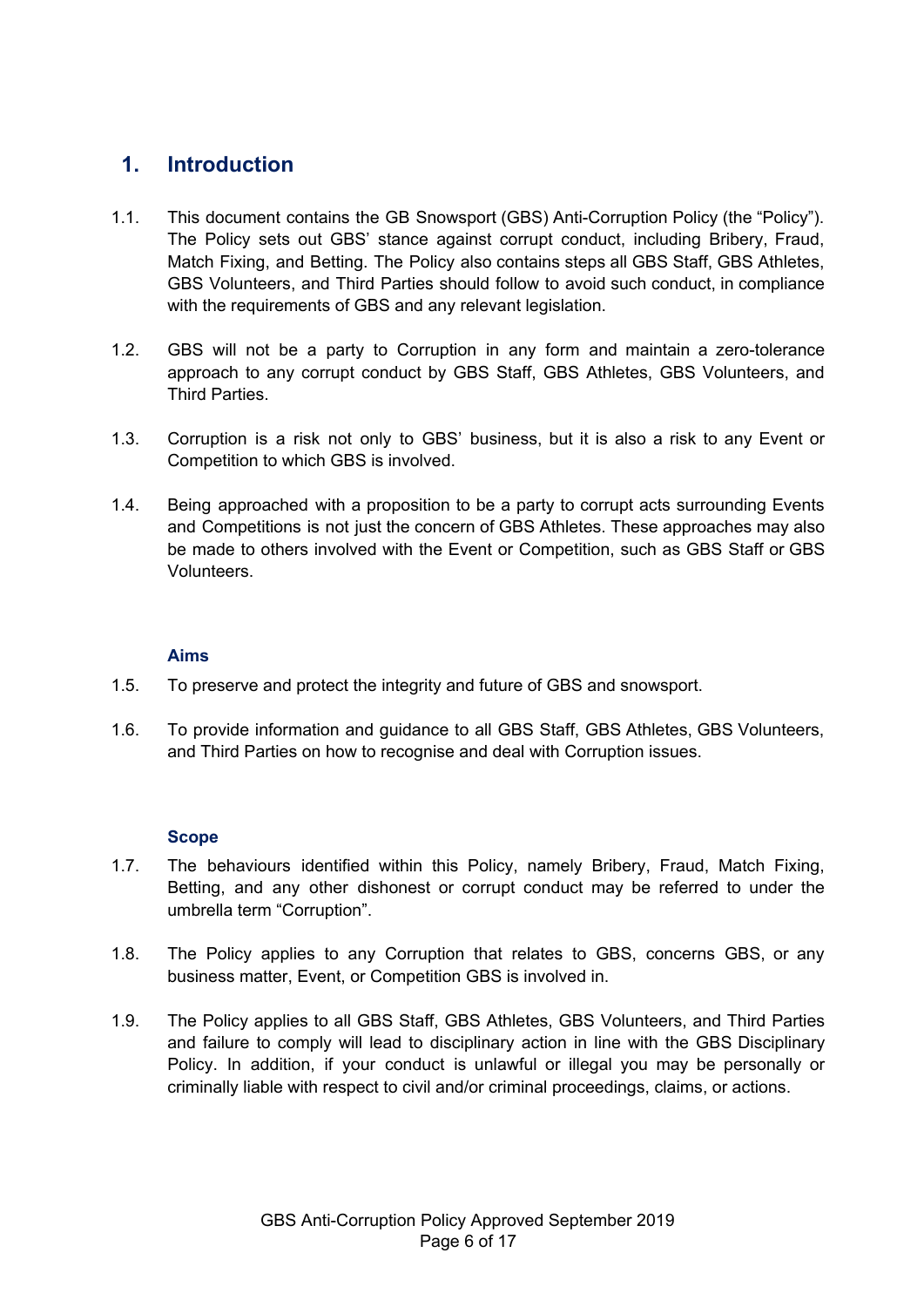- 1.10. The Policy adopts the legal framework outlined in the Bribery Act 2010, the Gambling Act 2005, and the Fraud Act 2006. Full details concerning these Acts can be found at [https://www.legislation.gov.uk](https://www.legislation.gov.uk/).
- 1.11. The Policy is designed to be read in conjunction with the GBS Athletes' Code of Conduct, the GBS Officials' Code of Conduct, and the GBS Disciplinary Policy that are published by GBS. These documents may receive revisions and updates occasionally, with the most up to date versions being available on the GBS Website.

### <span id="page-6-0"></span>**2. Bribery**

- 2.1. All GBS Staff, GBS Athletes, GBS Volunteers, and Third Parties are not to accept, offer, or agree to accept or offer a Bribe or other Benefit (it does not matter if the Bribe or Benefit is never given) to improperly influence or contrive a result, progress, outcome, conduct or any other aspect of GBS' business, or an Event or Competition.
- 2.2. Under the Bribery Act 2010, it is illegal to:
	- 2.2.1. pay or offer to pay a Bribe;
	- 2.2.2. receive or agree to receive a Bribe;
	- 2.2.3. Bribe a foreign public official;
	- 2.2.4. fail to have adequate procedures in place to prevent Bribery.

#### **Gifts and Hospitality**

- 2.3. Bribery may take many forms. Gifts and Hospitality is a high risk area of Bribery and is a form that is not always monetary. The following behaviours are considered "Gifts and Hospitality":
	- 2.3.1. Gifts Gifts are money, vouchers, goods, or services, which, if given appropriately are without expectation of consideration or value in return. They may be given in appreciation of a favour done or a favour to be carried out in the future, though care should be taken that this does not stray into being made with intent to achieve improper influence. Gifts should have no business roles other than marking and enhancing relations or promoting the giver's company.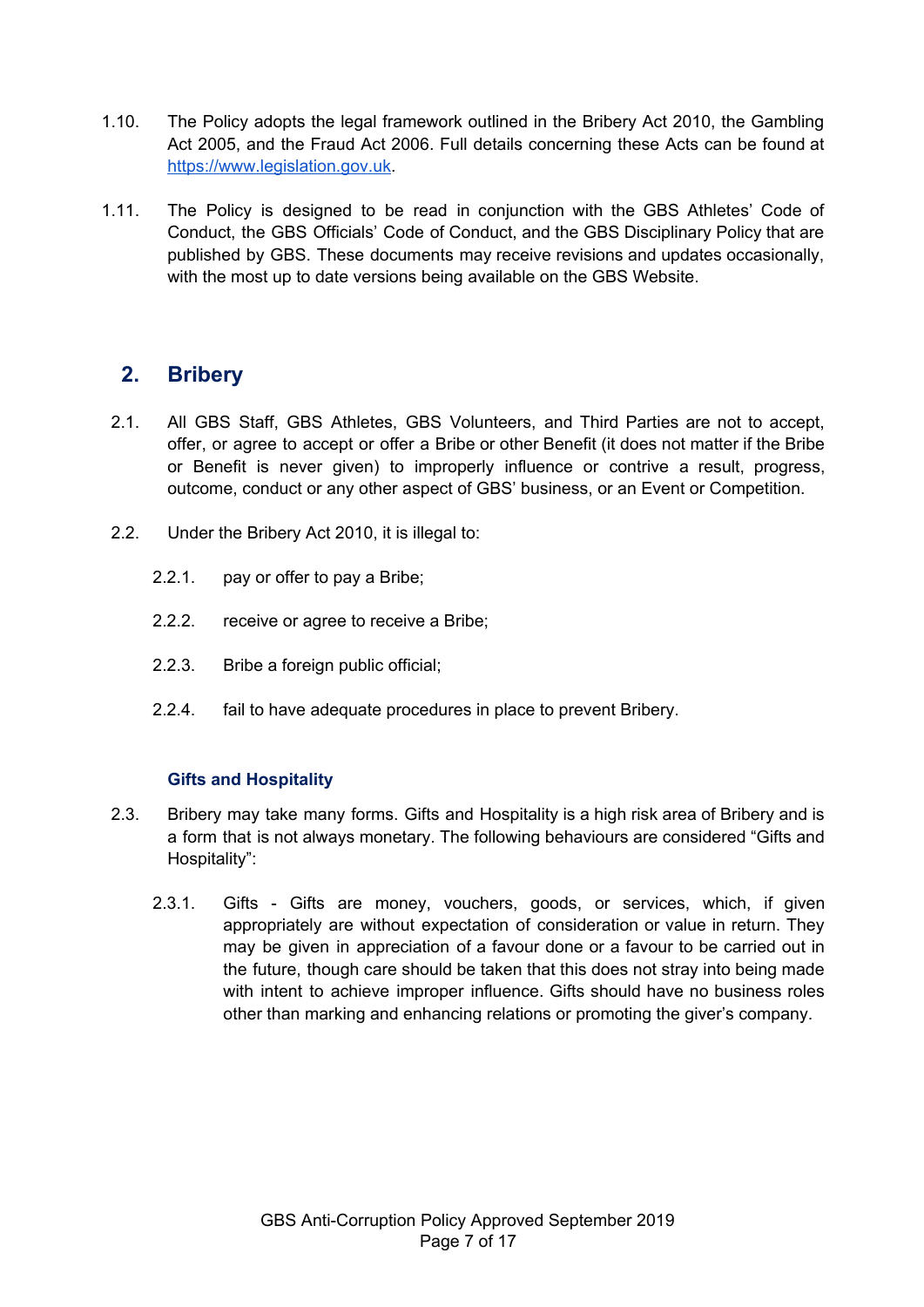- 2.3.2. Hospitality This is given or received to initiate, cement, or develop relationships. It includes meals, receptions, tickets to entertainment, social or sports events. Hospitality requires the host to be present; if not, the expenditure is a Gift. Often an argument for Hospitality is made that it provides a relaxed, neutral, environment in which business relationships and activities can be started, fostered, information imparted, and respect and trust shown. Hospitality can also be associated with fund-raising events held for charitable causes with the company assisting the causes by purchasing tickets or introducing potential supporters.
- 2.3.3. Expenses These are the provision or reimbursement by the company of travel, lodging, and other expenses incurred by a prospective client, customer, or business partner. Expenses can be a legitimate contribution to achieving a business outcome. For example, a company pays the travel and associated costs for representatives of a potential customer to visit a facility or attend an exhibition, event, conference, or training.
- 2.4. A general example of paying or offering a Bribe by way of Gifts and Hospitality is offering a potential partner a ticket to a major sporting event but only if they conduct business with GBS or a supplier treating a member of GBS Staff to a meal as a thank you for a long lasting business relationship.
- 2.5. The list of different Bribe instruments in Clause 2.3 are not always considered Bribes. The Policy does not prohibit normal and appropriate Gifts and Hospitality (given and received) to or from a Third Party unless otherwise specifically stated. Guidance as to what is regarded as normal and appropriate Gifts and Hospitality can be found in Appendix A.
- 2.6. Any Gifts and Hospitality of a negligible value are permitted without needing approval. Gifts and Hospitality will be treated as having negligible value if it has a face value (excluding VAT) of £100 (or the equivalent amount in foreign currency per person) or less.
- 2.7. Any Gifts and Hospitality over the negligible value must gain approval from the GBS CEO. If approval is gained, the Gift/Hospitality must be declared to the GBS Finance Team to be placed in the GBS Register of Gifts and Hospitality. If the GBS CEO does not give approval, the Gift/Hospitality must be firmly refused.
- 2.8. The GBS Register of Gifts and Hospitality is a written record of all Gifts and Hospitality of any value (accepted or offered) and ensures all claims relating to Hospitality, Gifts, or Expenses incurred to Third Parties are submitted.
- 2.9. For declarations of Gifts/Hospitality over the negligible value that have been approved by the GBS CEO, the individual must describe in their declaration:
	- 2.9.1. the nature of the Gift/Hospitality;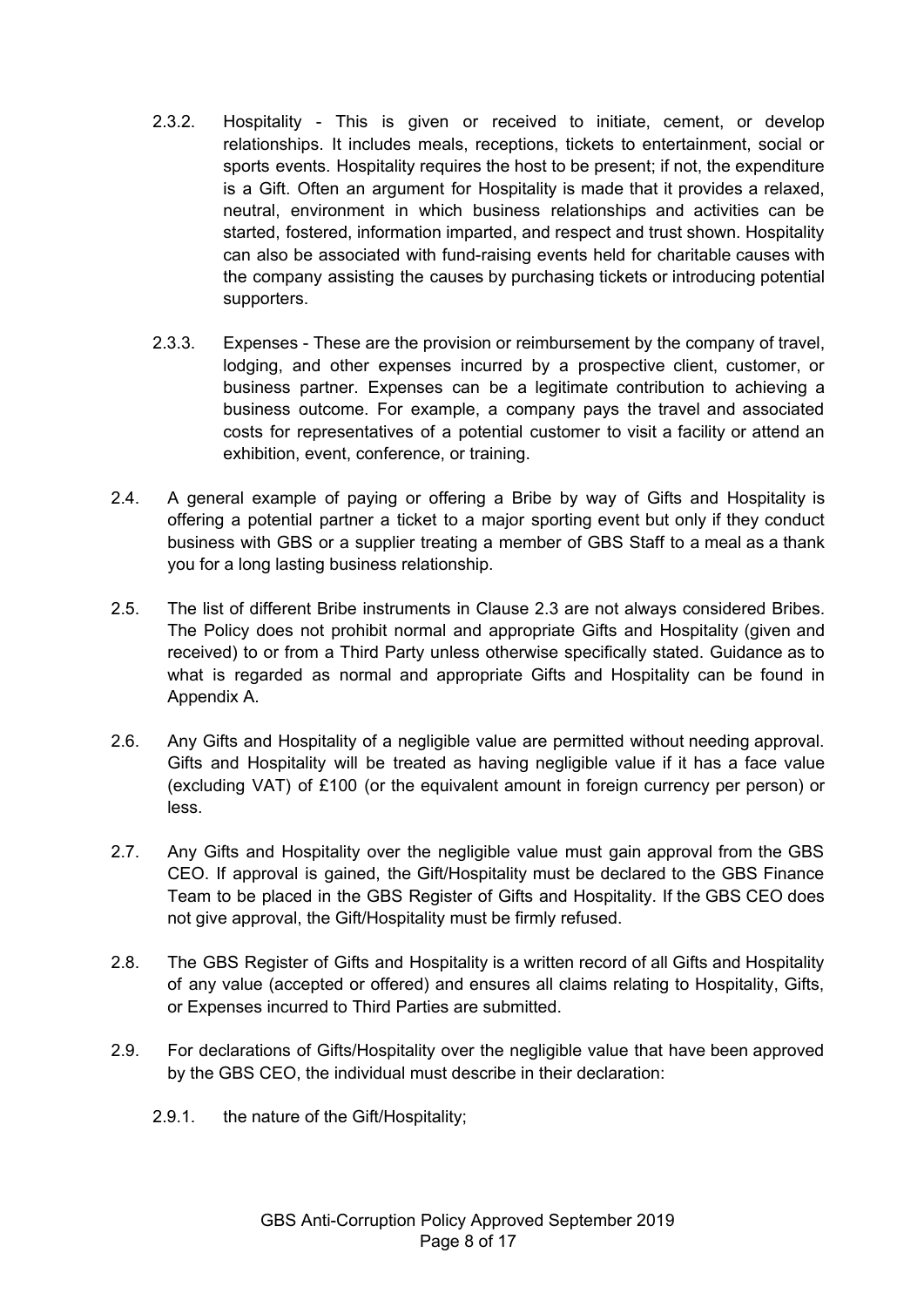- 2.9.2. the value of the Gift/Hospitality;
- 2.9.3. the name of the Gift/Hospitality giver;
- 2.9.4. the date the Gift/Hospitality is accepted; and
- 2.9.5. the names of any GBS Staff, GBS Athlete, or GBS Volunteer involved.
- 2.10. An offence under the Bribery Act 2010 carries criminal penalties for individuals and organisations.
- 2.11. For individuals, a maximum prison sentence of ten years and/or an unlimited fine can be imposed. It does not matter whether the act is done directly or indirectly or whether the Bribery occurs in the UK or in another country.

### <span id="page-8-0"></span>**3. Match Fixing**

- 3.1. Match Fixing involves behaviours which have an improper influence over any aspect of an Event or Competition. This includes things such as being involved in an arrangement in advance of an Event or Competition concerning results or conduct.
- 3.2. All GBS Staff, GBS Athletes, GBS Volunteers, and Third Parties must never:
	- 3.2.1. fix or contrive in any way or otherwise improperly influence the result, progress, outcome, conduct or any other aspect of an Event or Competition (or being a party to such behaviour);
	- 3.2.2. ensure or seek to ensure the occurrence of a particular incident in an Event or Competition which to their knowledge is the subject of a Bet and for which they or another expects to receive or has received a Benefit;
	- 3.2.3. fail in performing to the best of your abilities in an Event or Competition in return for a Benefit (or the legitimate expectation of a Benefit, irrespective of whether such Benefit is in fact given or received).
- 3.3. The Gambling Act 2005 introduced the offence "cheating at gambling" and has been drafted to address the variety of Match Fixing offences that arise that do not involve any form of Bribery. For example, if a coach paid an athlete to purposefully lose a race so the coach gains a benefit, this would be considered Bribery. However if both the coach and the athlete work together as partners in fixing the result and both make a Bet, it would not be considered a Bribery, though the Gambling Act 2005 would still apply to catch this offence.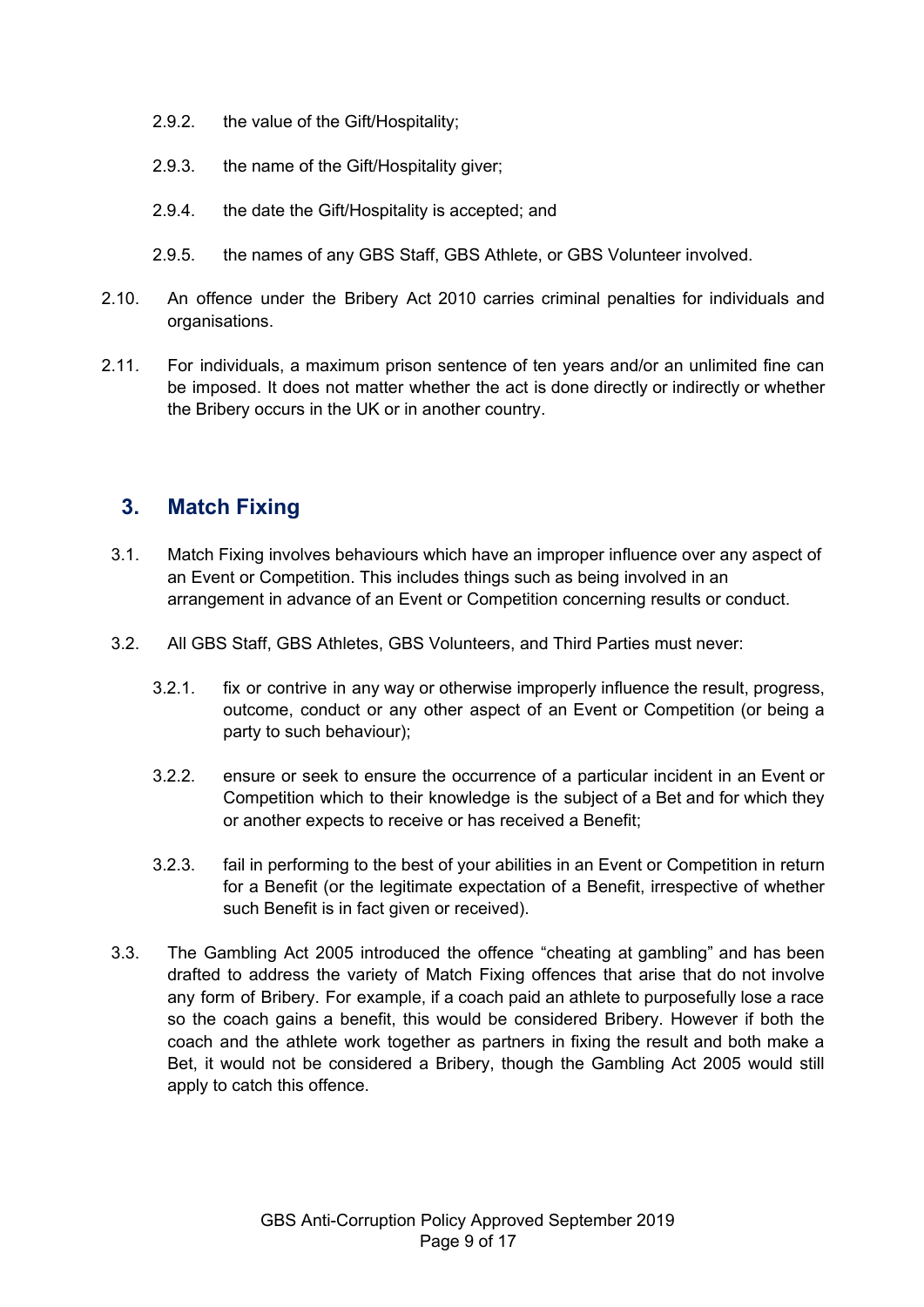### <span id="page-9-0"></span>**4. Fraud**

- 4.1. Under the Fraud Act 2006, Fraud is a wrongful or criminal deception intended to result in personal or financial gain. The Act creates a general offence of Fraud and introduces three ways of committing it, namely:
	- 4.1.1. Fraud by false representation;
	- 4.1.2. Fraud by failure to disclose information when there is a legal duty to do so; and
	- 4.1.3. Fraud by abuse of position.
- 4.2. Where the "person" in breach of the Act is a legal person (that is, a body corporate), those involved in its management who have consented to or connived in the offence are also guilty of the offence.
- 4.3. All GBS Staff, GBS Athletes, GBS Volunteers, and Third Parties are prohibited from committing a Fraud offence.

### <span id="page-9-1"></span>**5. Gambling**

- 5.1. All GBS Staff, GBS Athletes, GBS Volunteers, and Third Parties must:
	- 5.1.1. not place a Bet on any Event or Competition which they or GBS participate in or are involved in;
	- 5.1.2. not engage in any activity associated with Betting on such Events or Competitions;
	- 5.1.3. not use any Inside Information for Betting purposes or otherwise in relation to Betting, any form of Match Fixing or any other corrupt purposes or via another person and/or entity.
- 5.2. The act of Betting is permitted and is not considered corrupt conduct so long as the Betting activity is considered legal and not placed on an Event or Competition GBS or GBS Staff, GBS Athletes, GBS Volunteers, or Third Parties participate in, are involved in, or have any interest in.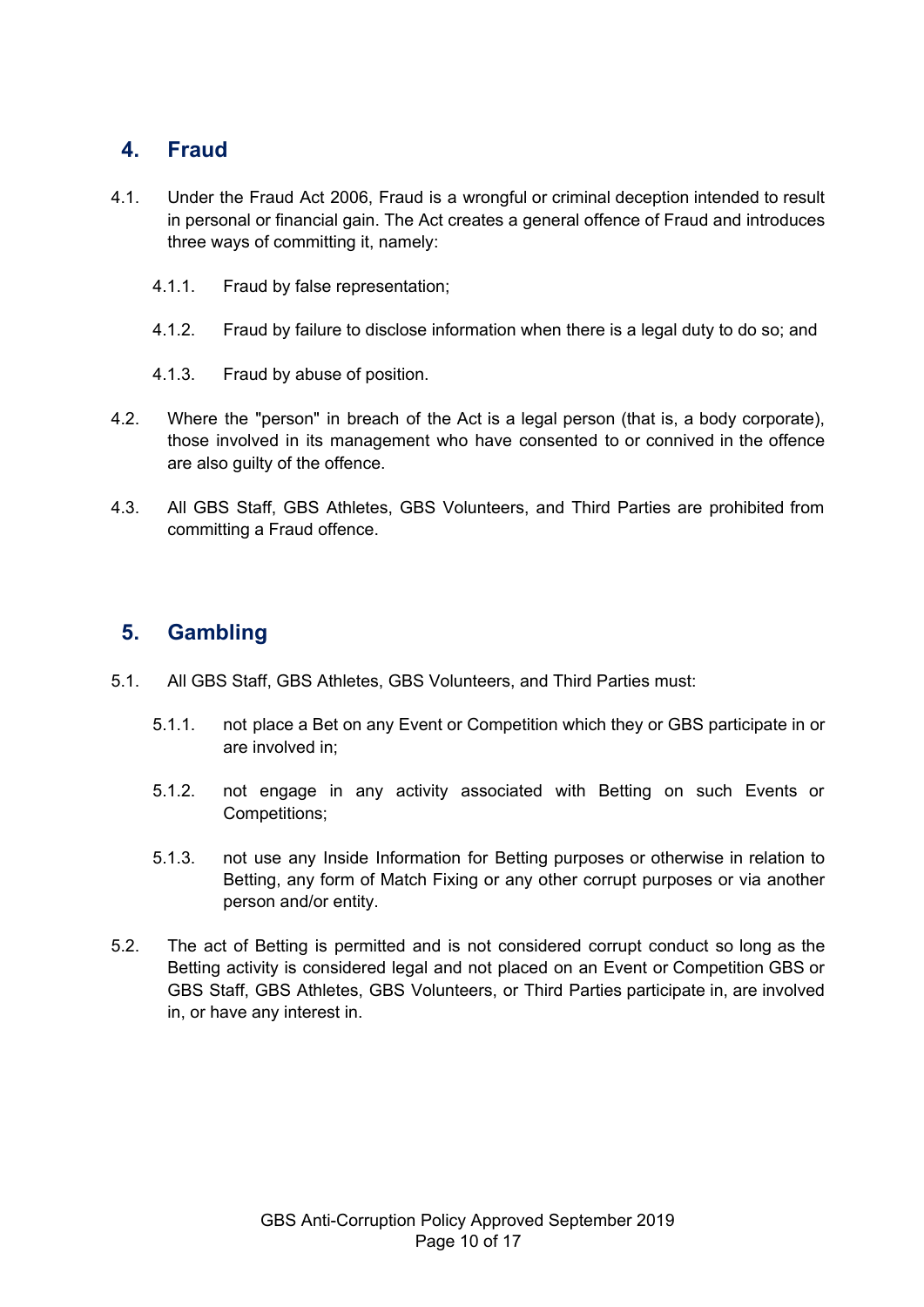### <span id="page-10-0"></span>**6. Inside Information**

- 6.1. Inside Information is information that you are aware of due to your position within GBS which is not available to the wider public. For example, this may be injury or team selection news.
- 6.2. All GBS Staff, GBS Athletes, GBS Volunteers, and Third Parties must never:
	- 6.2.1. use Inside Information to place a Bet, manipulate, or commit any other act of Corruption or to instruct someone else to do so on your behalf;
	- 6.2.2. pass Inside Information on to someone else which they use for an act of Corruption;
	- 6.2.3. give and/or receive a Benefit for the provision of Inside Information regardless of whether any Inside Information is actually provided.
- 6.3. You can be considered to have passed Inside Information by word of mouth, email, writing, or even social media postings.
- 6.4. You may be in breach of the Policy if you pass Inside Information on to someone else even if you did not know that they were going to use it to commit an act of Corruption.

### <span id="page-10-1"></span>**7. Indicative Behaviours**

- 7.1. The behaviours prohibited by the Policy are not always clear cut and obvious. It is important not to overlook the more subtle behaviours that indicate Corruption is occuring.
- 7.2. Common indicators (albeit that some in isolation are not harmful) of Corruption include those listed below. This is not an exhaustive list:

#### **Payments**

- <span id="page-10-2"></span>7.3. Payments for abnormal amounts (e.g. high commissions or requests for high cash payments);
- 7.4. payments made in an unusual way, (e.g. what would normally be a single payment is made in stages, through a bank account never previously used, or in a currency or via a country which has no connection with the transaction);
- 7.5. excessive variations in budgets or contracts;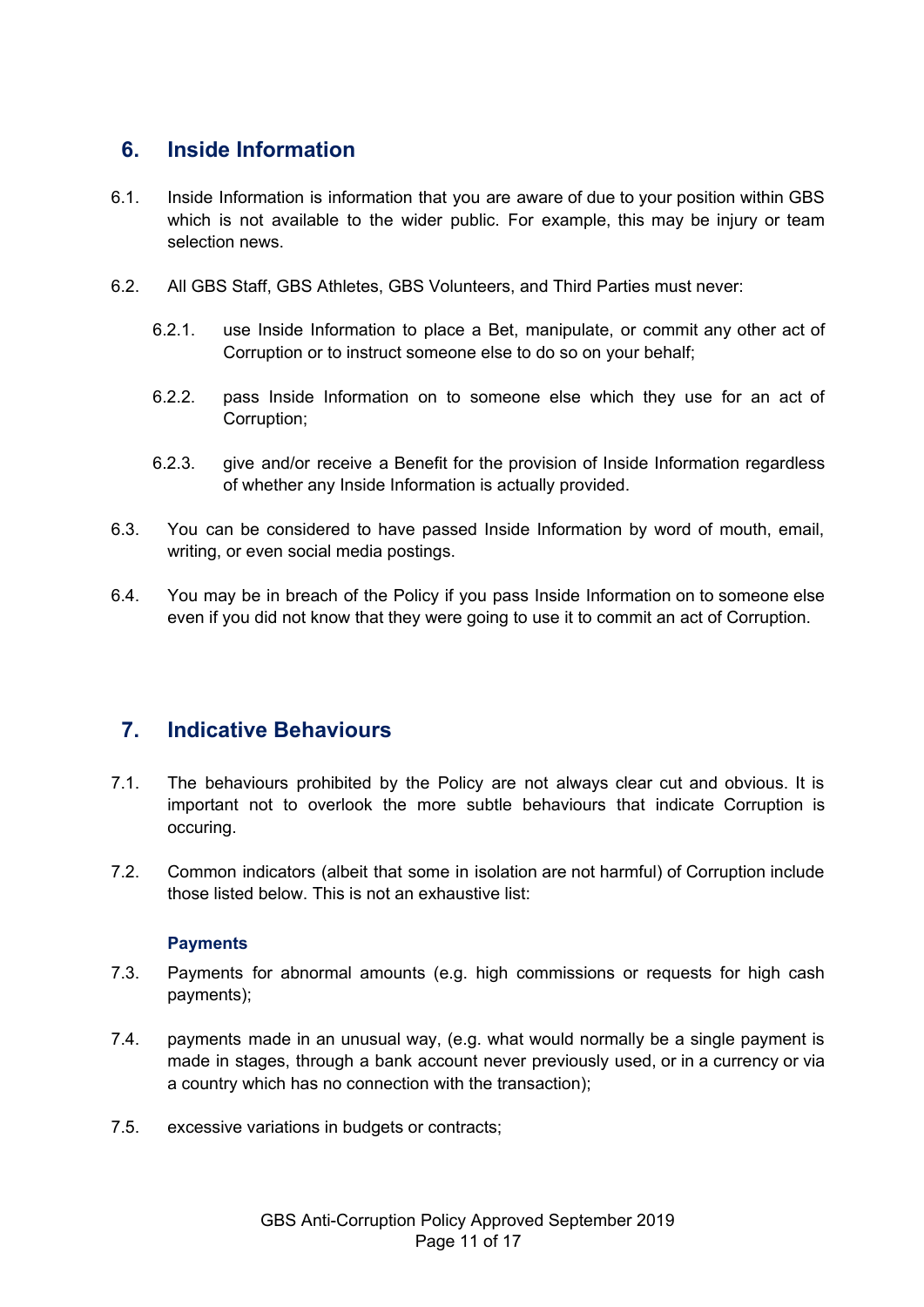<span id="page-11-0"></span>7.6. pressure to make payments urgently or ahead of schedule.

#### **Process**

- 7.7. Bypassing normal procurement, commercial, or investment procedures;
- 7.8. defining needs in contracts which can only be met by specific contractors, regular appointment of a single supplier and / or vague specifications;
- 7.9. the prevention or hindrance of those whose job is to monitor commercial processes, non-declaration of Gifts and Hospitality (e.g. a person or team specific to the organisation, e.g. Internal Audit) from doing their job;
- 7.10. failure to declare conflicts of interest;
- <span id="page-11-1"></span>7.11. private meetings with contractors or recipients of investments.

#### **Individuals**

- 7.12. Individuals display unusual behaviour;
- 7.13. are secretive about certain matters or relationships;
- 7.14. suppliers or grant recipients insist on dealing with individuals personally;
- 7.15. receiving Gifts and Hospitality of relatively 'low' values frequently over business critical periods of time;
- 7.16. may make trips at short notice without explanation;
- 7.17. an unexpected change in lifestyle;
- 7.18. never takes time off even if ill, or holidays;
- <span id="page-11-2"></span>7.19. lavish Gifts and Hospitality being given or received.

#### **Decisions**

- 7.20. Decisions are taken for which there is no clear rationale;
- 7.21. are unexpected or illogical in accepting tenders or investments which are not favourable to the organisation;
- 7.22. line managers bypassing subordinates, subordinates bypassing line managers;
- 7.23. lack of senior management oversight;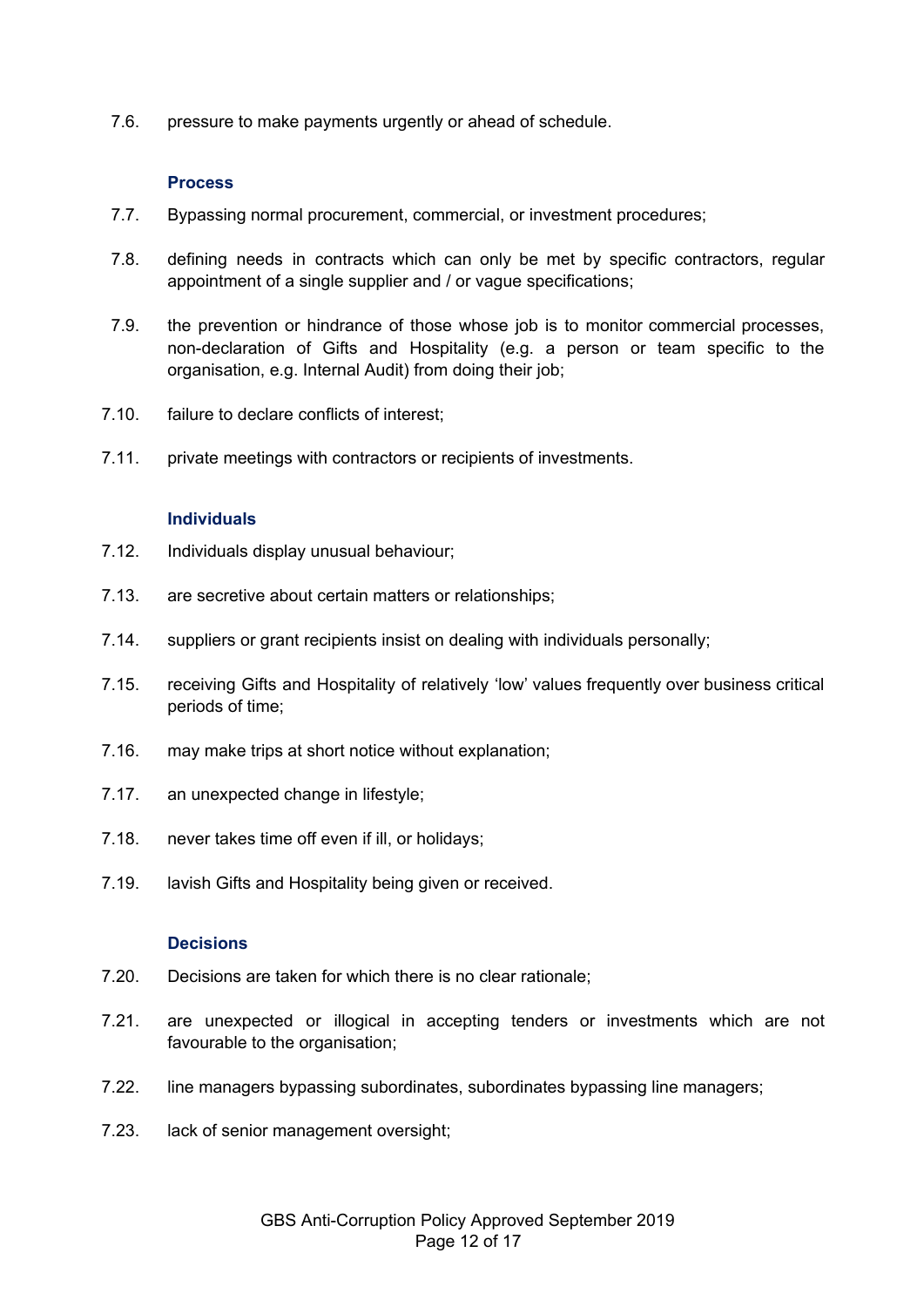7.24. abusing decision processes or delegated powers in specific cases.

#### **Records**

- <span id="page-12-0"></span>7.25. Key documents are incomplete or missing (i.e. invoices, contracts, grant agreements);
- 7.26. key documents are photocopied or scanned (e.g. original documents not located).

### <span id="page-12-1"></span>**8. Records and Note Keeping**

8.1. It is essential that we keep full and accurate records of all our financial dealings. False or misleading records could be very damaging to the organisation.

### <span id="page-12-3"></span><span id="page-12-2"></span>**9. Exceptional Circumstances**

#### **Personal Safety and Liberty**

- 9.1. If GBS Staff, GBS Athletes, GBS Volunteers, and Third Parties are faced with a threat to their personal safety (i.e. there is a risk of harm or loss of liberty) or that of another person, then it may be unavoidable to pay a Bribe, make a facilitation payment, or other similar things.
- 9.2. When faced with such extreme circumstances, GBS accepts that GBS Staff, GBS Athletes, GBS Volunteers, and Third Parties may make such payments using GBS' money without fear of recrimination, as the personal safety of GBS Staff, GBS Athletes, GBS Volunteers, and Third Parties is paramount.
- 9.3. In such cases, the reporting requirements set out in Clause 10 of this Policy must be followed and the circumstances in which any payment was made must be fully documented and reported to the GBS CEO within five working days.
- 9.4. If a crime has been committed, the Police should be notified. If abroad and there is a continued risk of harm or loss of liberty, consideration should be given to returning to the UK as soon as possible and contacting the local UK Consulate or Embassy.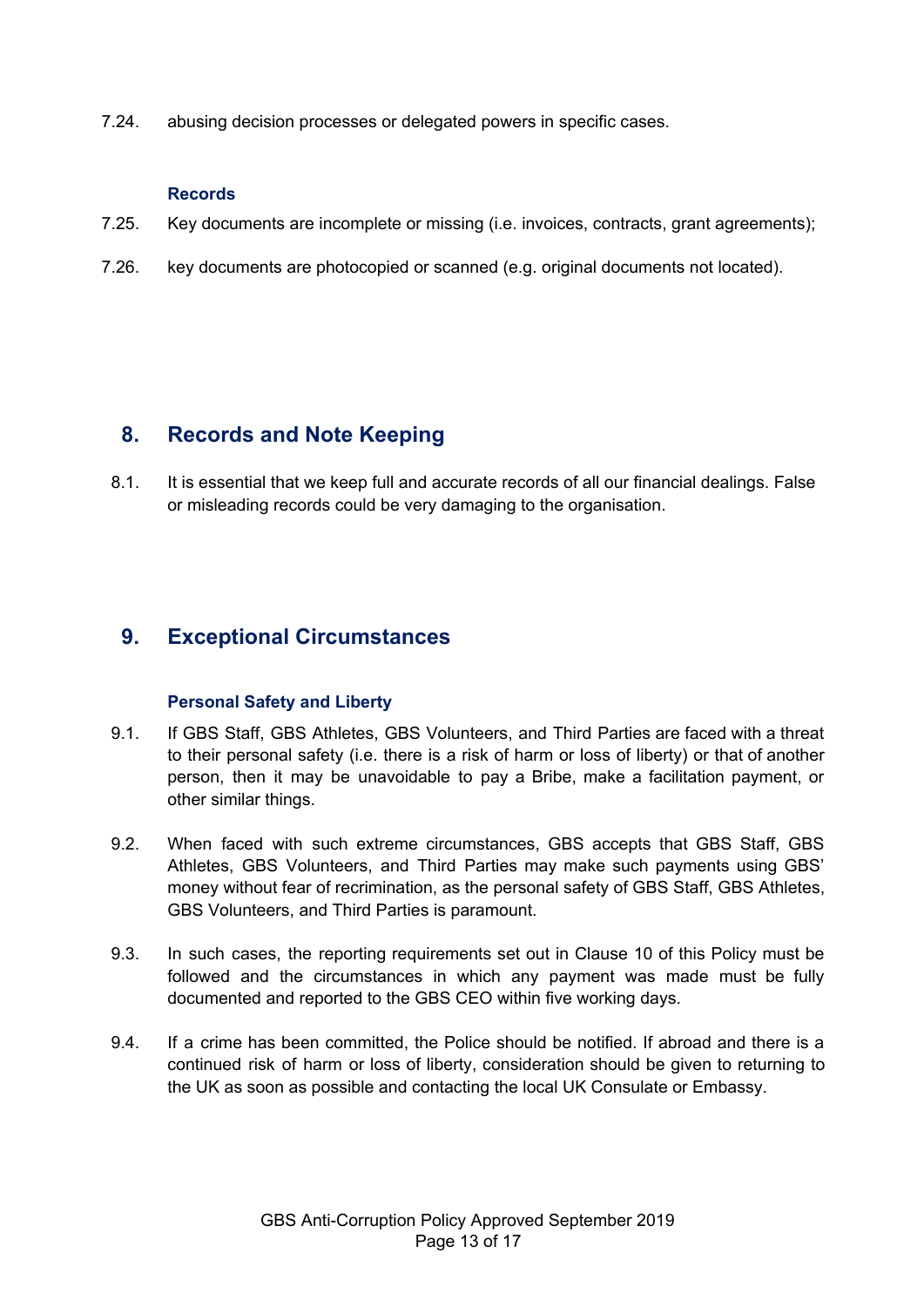### <span id="page-13-0"></span>**10. Reporting a Breach**

- 10.1. GBS Staff, GBS Athletes, GBS Volunteers, and Third Parties have a responsibility to speak out if anything corrupt or otherwise improper is occurring or has occurred in relation to GBS' business is discovered. We cannot maintain the integrity of GBS if this is not achieved.
- 10.2. If you discover or suspect any Corruption, whether internally or with a GBS partner, please report it to your Line Manager as soon as possible. If for any reason reporting it to your Line Manager is impossible, please report it via the process set out in the GBS Whistleblowing Policy found on the GBS Website.
- 10.3. Matters relating to a reported breach will be handled confidentially. We will investigate all allegations of Corruption immediately and, if necessary, report the incident to the authorities. During our investigations, the Whistleblower will be kept informed of progress. However, it may not be possible, due to the confidential nature, to provide specific details of the investigation or actions taken.
- 10.4. GBS Staff, GBS Athletes, GBS Volunteers, and Third Parties who raise concerns, report any wrongdoing, or refuse to accept or offer a Bribe may be worried about repercussions. GBS encourages openness will fully support anyone who raises concerns in good faith under the Policy, even if they turn out to be mistaken.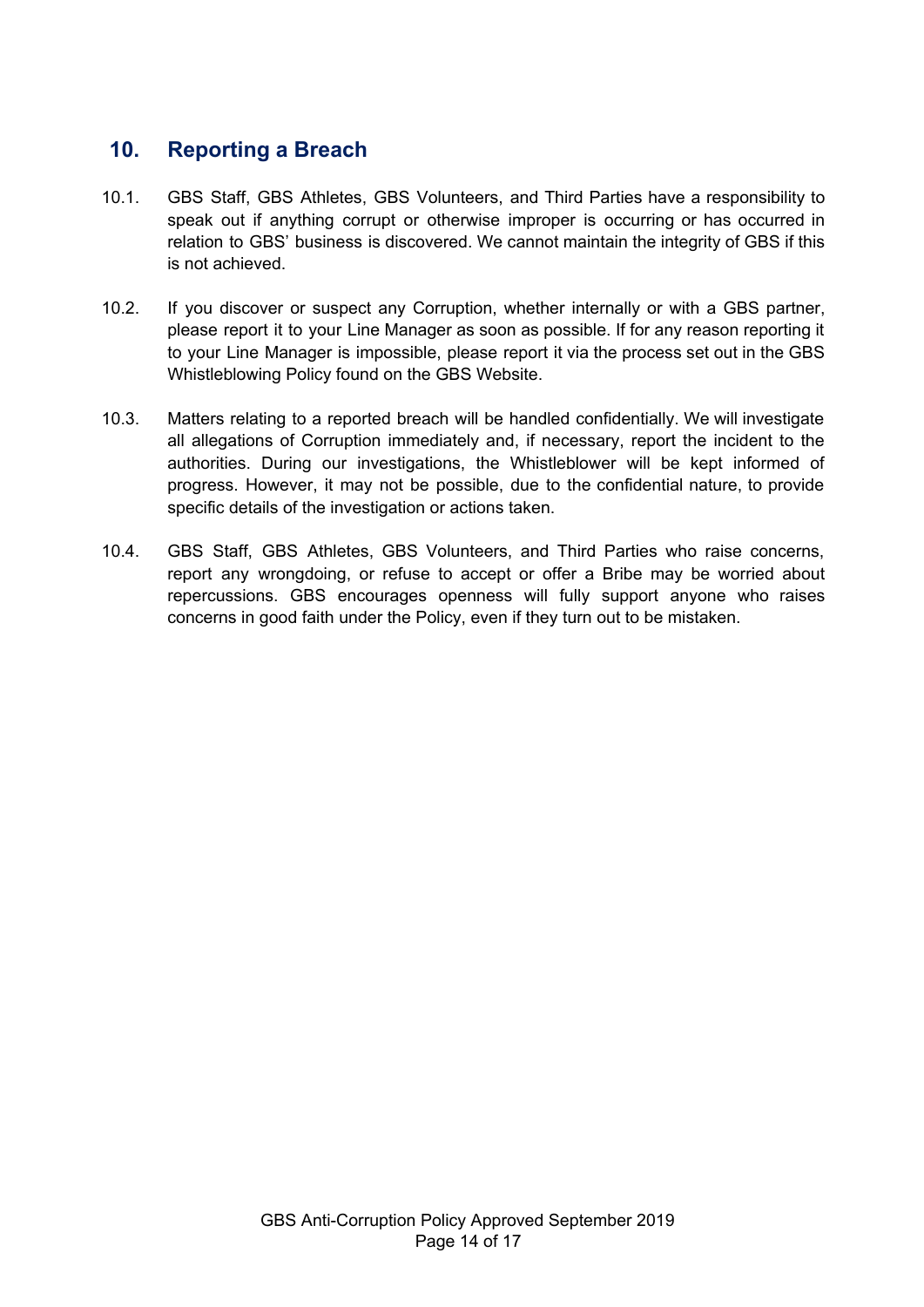# <span id="page-14-0"></span>**Appendix A: Gifts and Hospitality**

#### **Acceptable Gifts and Hospitality**

- A 1.1. For Gifts and Hospitality to not be considered a Bribe, they:
	- A 1.1.1. must not be made with the intention of improperly influencing a Third Party or a member of GBS Staff, GBS Athlete, or GBS Volunteer to obtain or retain business or a business advantage, or to reward the provision or retention of business or a business advantage, or in explicit or implicit exchange for favours or benefits;
	- A 1.1.2. must comply with local law in all relevant countries;
	- A 1.1.3. must be given in the name of the organisation, not in an individual's name;
	- A 1.1.4. must not include cash or a cash equivalent;
	- A 1.1.5. must be appropriate in the circumstances;
	- A 1.1.6. must be of an appropriate type and value and given at an appropriate time taking into account the reason for the Gift/Hospitality; and
	- A 1.1.7. must be given openly, not secretly.
- A 1.2. GBS appreciates that the practice of giving business Gifts and Hospitality varies between countries and regions and what may be normal and acceptable in one region may not be in another. The test to be applied is whether in all the circumstances the Gift or Hospitality is reasonable and justifiable both in the UK and any other relevant country. The intention behind the Gift or Hospitality should always be considered.

#### **Unacceptable Gifts and Hospitality**

- A 1.3. GBS Staff, GBS Athletes, GBS Volunteers, and Third Parties will be considered to be involved with a Bribe when they (or someone on their behalf):
	- A 1.3.1. give, promise to give, or offer, a payment, Gift or Hospitality with the expectation or hope that they or GBS will improperly be given a business advantage, or as a reward for a business advantage already improperly given;
	- A 1.3.2. give, promise to give, or offer, a payment, Gift or Hospitality to a government official, agent or representative to facilitate or expedite a routine procedure;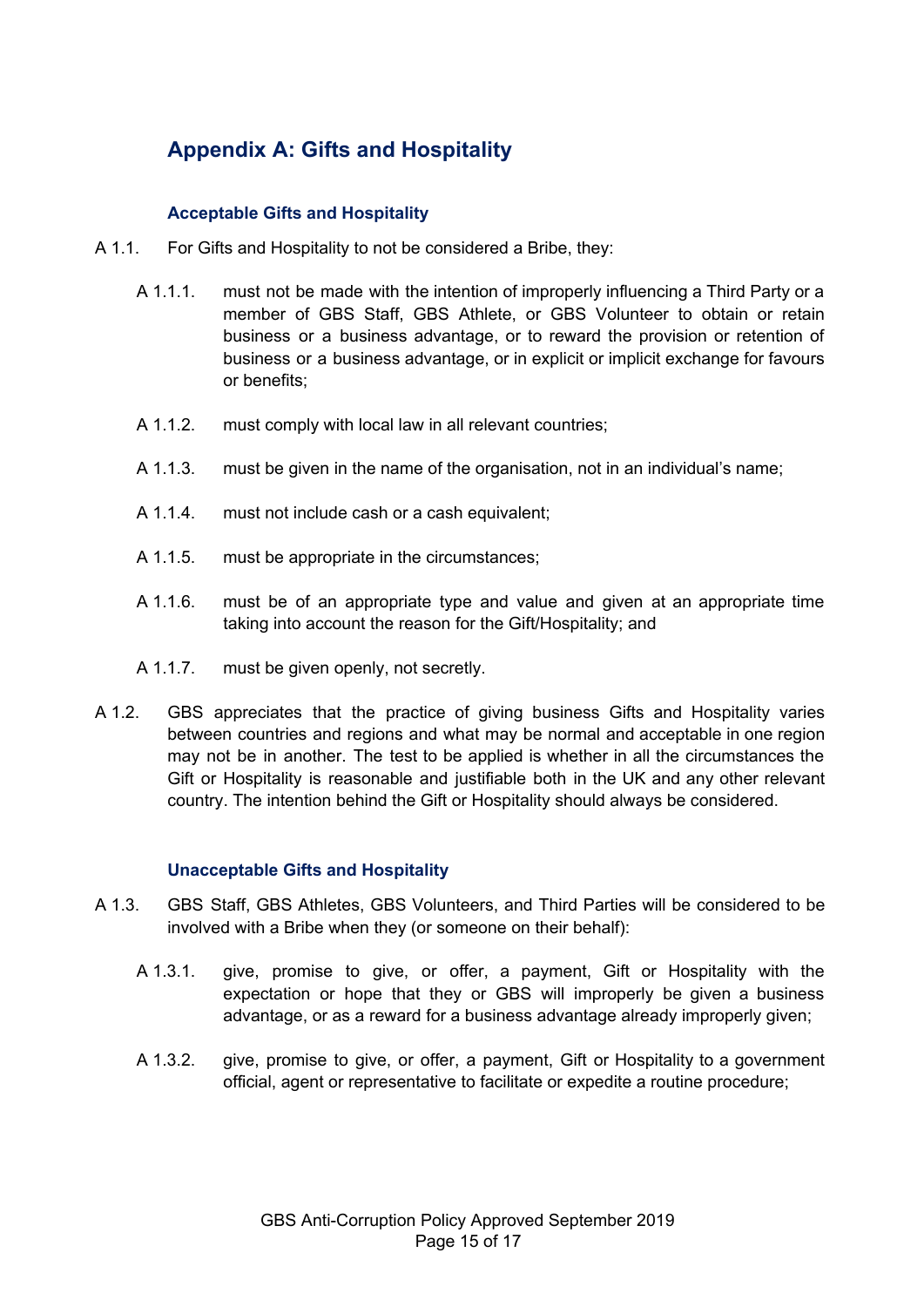- A 1.3.3. accept payment from a Third Party where it is known or suspected that it is offered or given with the expectation that the Third Party will improperly obtain a business advantage;
- A 1.3.4. accept a Gift or Hospitality from a Third Party where it is known or suspected that it is offered or provided with an expectation that a business advantage will be improperly provided by GBS in return;
- A 1.3.5. accept a Gift or Hospitality from a Third Party that exceeds the negligible face value of (excluding VAT) £100 (or the equivalent amount in foreign currency per person) that has not received approval from the GBS CEO;
- A 1.3.6. accept a Gift or Hospitality from a Third Party that exceeds the negligible face value of (excluding VAT) £100 (or the equivalent amount in foreign currency per person) that has received approval from the GBS CEO but has not been declared to the GBS Finance Team to be recorded in the GBS Register of Gifts and Hospitality;
- A 1.3.7. threaten or retaliate against another member of GBS Staff, GBS Athlete, or GBS Volunteer who has refused to commit Bribery or who has raised concerns under the Policy; or
- A 1.3.8. engage in any activity that might lead to a breach of the Policy.